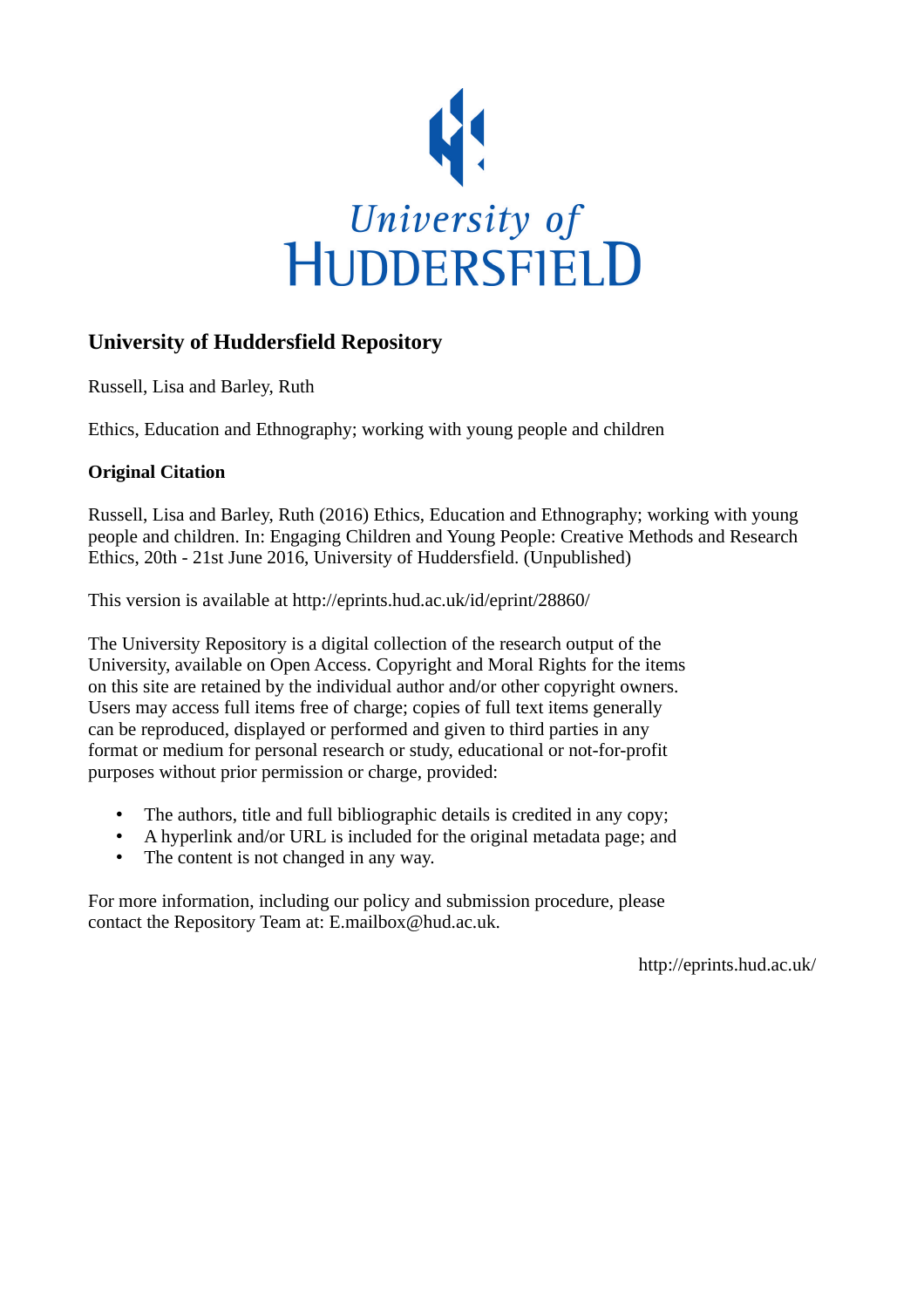#### *Engaging Children and Young People: Creative Methods and Research Ethics*

### **School of Education and Professional Development, University of Huddersfield Monday 20 June - Tuesday 21 June 2016**

#### **PROGRAMME**

#### **Monday 20 June**

9.30 - 10.00 Registration and coffee

10.00 - 10.15 Welcome **Professor Bob Cryan (Vice-Chancellor, University of Huddersfield) Professor Pete Sanderson (Dean, School of Education and Professional Development) Professor Janet Fink (School of Education and Professional Development)**

#### 10.15 - 11.30 Keynote

**Professor Anna Sparrman (Dept of Thematic Studies: Child Studies, Linköping University, Sweden)**  Title: *Engaging Children and Young People: Methodological Problems and Ethical Dilemmas*

11.30 - 11.45 Refreshments

11.45 - 13.00 **Professor Barry Percy-Smith (Centre for Applied Childhood, Youth and Family Research, University of Huddersfield)**

Title: *Reflecting on the Whole Story: Using 'Rivers of Experience' in Participatory Inquiry with Young People*

**Dr Sarah Parsons (Centre for Research in Inclusion, University of Southampton)**  Title: *Innovative Methods for Informed Consent with Children and Young People: The Need for Creativity and Collaboration*

13.00 - 14.00 **Lunch and PGR Poster Presentations** 

14.00 - 15.15

**Dr Lisa Russell (School of Education and Professional Development, University of Huddersfield) and Dr Ruth Barley (Faculty of Development and Society, Sheffield Hallam University)**

Title: *Ethics, Education and Ethnography: Working with Young People and Children*

**Judith Hunter (School of Education and Professional Development, University of Huddersfield)** Title: *What's So Interesting Outside? An Exploration into the Different Affordances of Outdoor Play spaces and their Relationship to Early Childhood Pedagogy*

**Jim Reid (School of Education and Professional Development, University of Huddersfield)** *Title: Disembodied Lives: How Teachers Come to Care and What This Might Mean for Research in Schools*

15.15 - 15.30 Refreshments

15.30 - 16.30 **Fettle Animation, Marsden, West Yorkshire [\(http://fettleanimation.com/\)](http://fettleanimation.com/)**

19.00 Conference dinner